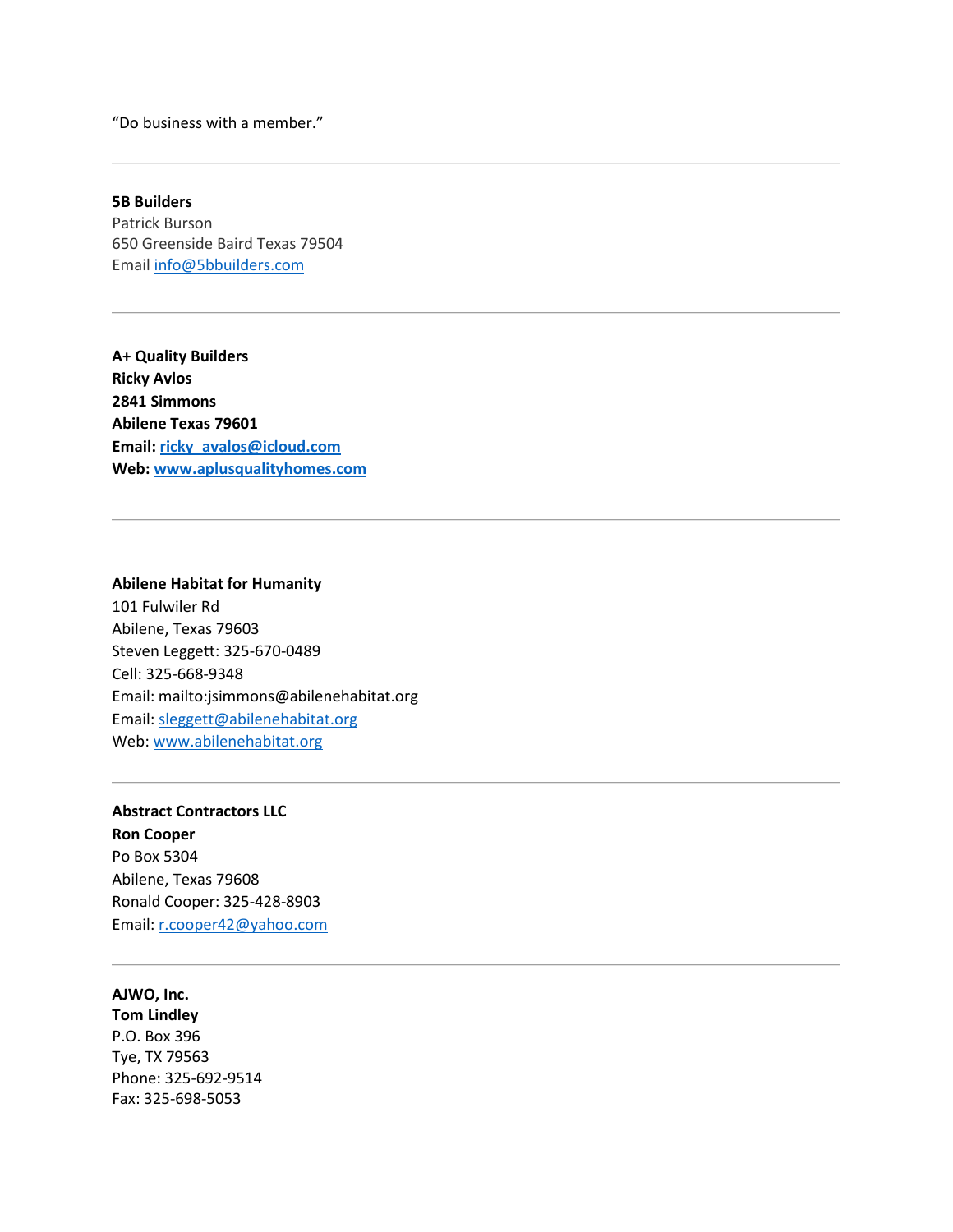Email: [contrpav@contractpaving.net](mailto:contrpav@contractpaving.net)

# **Aldriedge Custom Homes Mark Aldriedge** 2317 LaCantera Court Abilene, Texas 79606 Phone: 325-660-2880 FAX 325-672-1236 Email: [aldriedge@yahoo.com](mailto:aldriedge@yahoo.com) Web: www[.markaldriedgehomes.com](http://www.markaldriedgehomes.com/)

#### **Barnes, G. Inc.**

**Glenn Barnes** P.O. Box 2171 Abilene, Texas 79604 C.G.B., G.M.B. & C.G.P. 325-668-1497 FAX 325-672-1487 Email: [ggbarjr@aol.com](mailto:ggbarjr@aol.com)

## **BlakeLee Builders**

**Jimmy McDonald** P.O. Box 1559 Abilene, Texas 79604 Jimmy E McDonald, Jr. 325-554-7943 FAX 325-554-7944 Other 325-721-5457 Email: [jmcdonald@blakeleebuilders.com](mailto:jmcdonald@blakeleebuilders.com) Web[: blakeleebuilders.com](http://www.blakeleebuilders.com/)

# **Boyd Construction Company**

**Ron Boyd** 258 WEATHERBY ST TUSCOLA, TX 79562 325-338-6142 Email:<mailto:car.ron@yahoo.com>

**BRO Custom Homes Brandi & Ryan Olson** PO Box 5512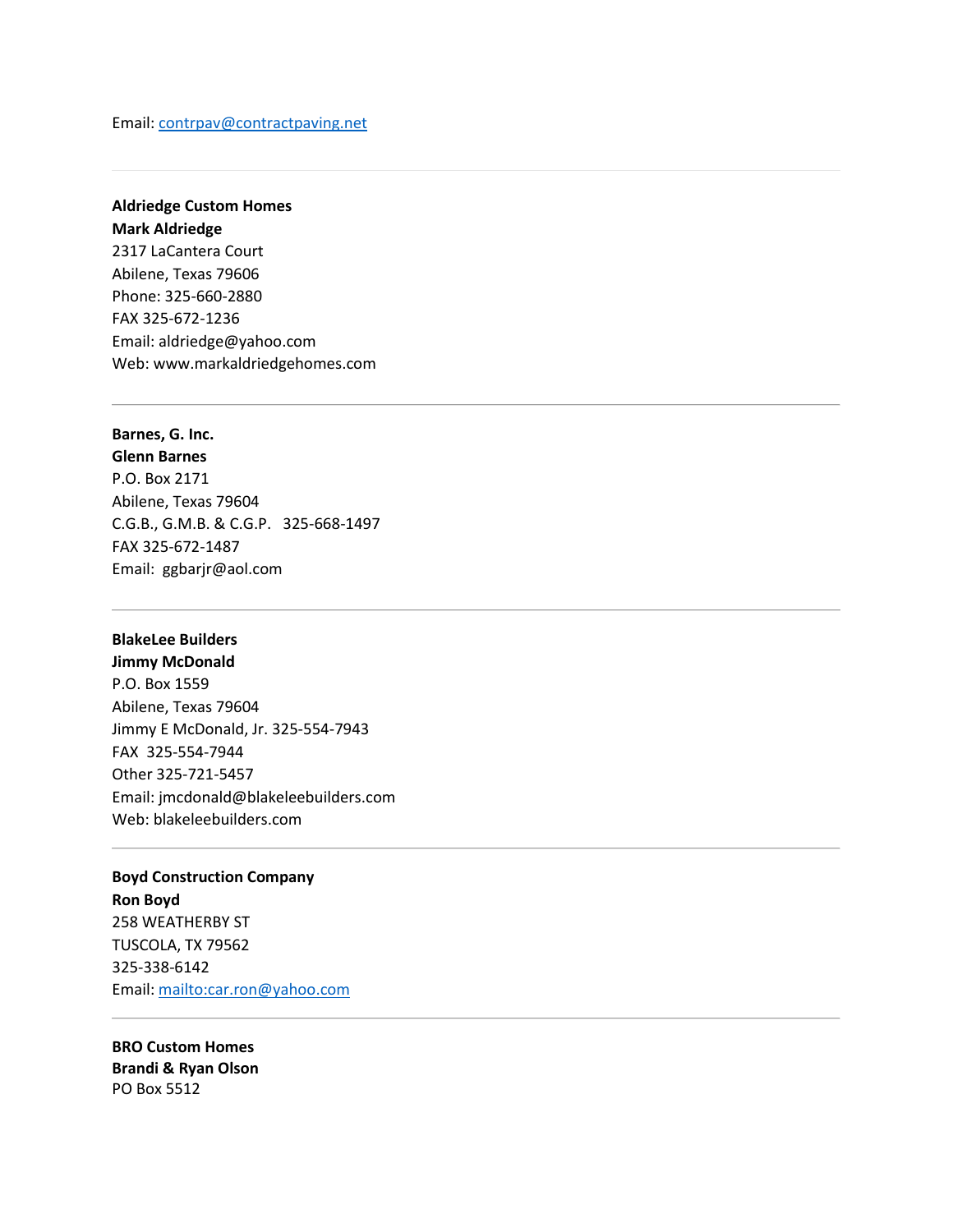Abilene Texas 79608 325-269-8890 / 325-721-6688 Email: [Brandi@BROCustomHomes.com](mailto:Brandi@BROCustomHomes.com)

### **Brookside Homes**

**Dustin Sizemore** 853 N. 3rd Street Abilene, Texas 79601 Phone: 325-267-5375 Email: dustin@brooksidehomestx.com Web[: www.brooksidehomestx.com](http://www.brooksidehomestx.com/)

**Butterfield Meadows, LLC Rodney Briscoe** 41 Cypress Point St. Abilene, TX 79606 Phone: 325-721-9555 Email: [rodney.briscoe@msn.com](mailto:rodney.briscoe@msn.com)

**Carachi Property, L.L.C. Carl Childers** PO Box 121523 Arlington, Texas 76012 Carl Childers 817-874-5113 Email: [carlchili@aim.com](mailto:carlchili@aim.com)

**Charles Aaron Homes Galen VanAllen** 234 Alex Way Abilene, TX 79602 Phone: 325-370-4307 Email: [Hiproperties83@yahoo.com](mailto:Hiproperties83@yahoo.com)

**Clift Construction, L.L.C. Ryan Clift** 2449 South Willis #204 Abilene, Texas 79605 Ryan Clift 903-908-3333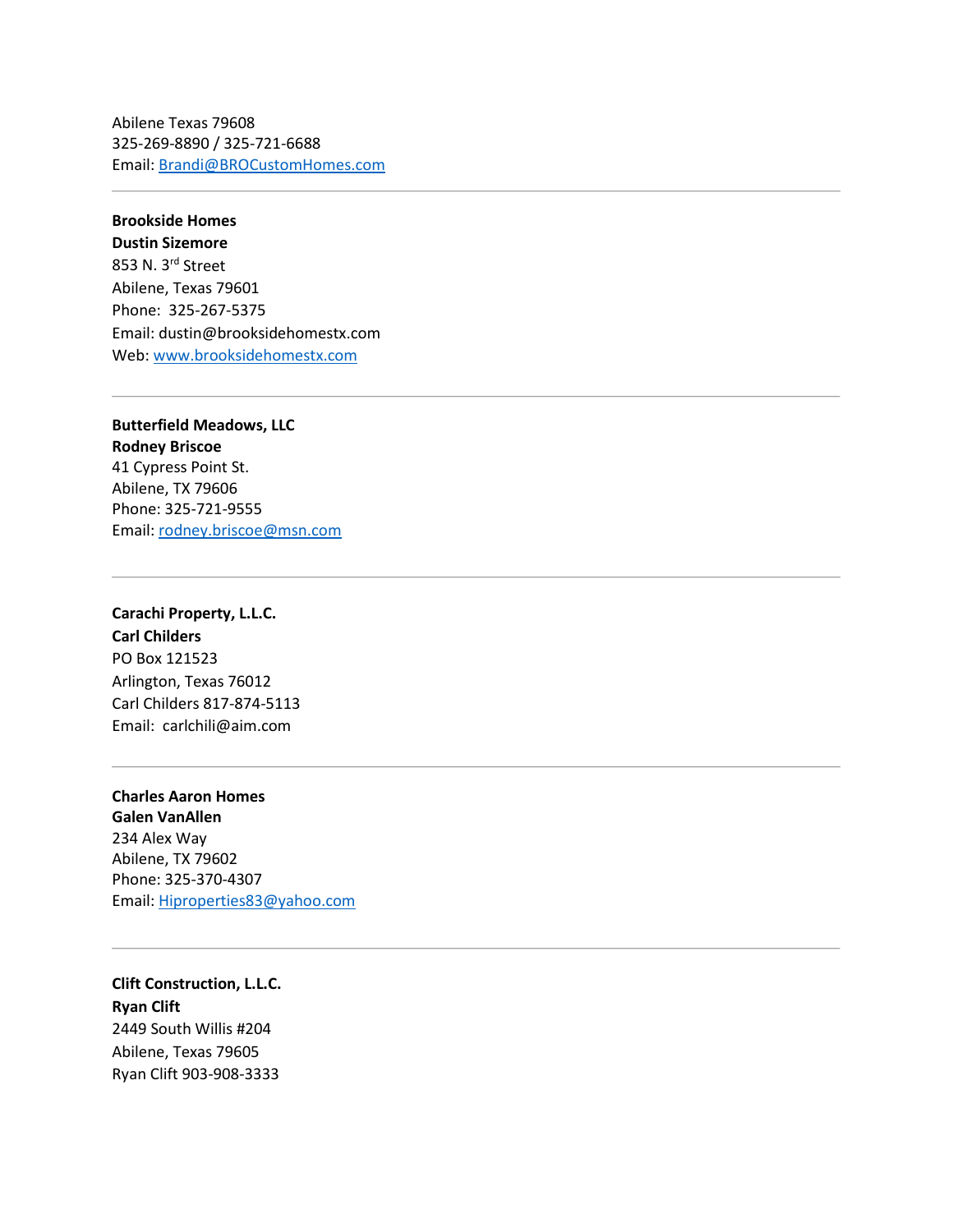Email: [cliftconstruction@yahoo.com](mailto:cliftconstruction@yahoo.com) Web: [cliftconstruction.com](http://cliftconstruction.com/)

# **Cordova Homes, Inc.**

**Benito Cordova** 366 Southlake Abilene, Texas 79602 Edgar Benito Cordova 325-669-5934 Email: [benitocordova@aol.com](mailto:benitocordova@aol.com) Web[: cordova-homes.com](http://www.cordova-homes.com/)

### **Countryside Homes, L.L.C. Frank Langley**

2618 South Hwy 83-84 Tuscola, Texas 79562 Phone: 325-572-3398 FAX 325-572-3398 Other 325-665-6339 Email: [fclangley@taylortel.net](mailto:fclangley@taylortel.net) Web[: mycountrysidehome.com](http://www.mycountrysidehome.com/)

#### **Crosswise Custom Homes LLC**

10227 CR 379 Hawley Texas 79525 Landon Couch – 325-201-5211 Josh Burrow 325-261-1234 Email:<mailto:crosswisecustomhomes@yahoo.com> Web[: http://www.crosswisehomes.com](http://www.crosswisehomes.com/)

#### **DOC Homes**

**Derek Osburn / Mason Garner** [879 US HWY 83 Suite 101](https://maps.google.com/?q=879+US+HWY+83+Suite+101+Abilene+Texas+79605+325&entry=gmail&source=g) [Abilene Texas 79605](https://maps.google.com/?q=879+US+HWY+83+Suite+101+Abilene+Texas+79605+325&entry=gmail&source=g) [325-](https://maps.google.com/?q=879+US+HWY+83+Suite+101+Abilene+Texas+79605+325&entry=gmail&source=g)439-0699 (Mason) [mason@dochomestx.com](mailto:mason@dochomestx.com) [www.dochomestx.com](http://www.dochomestx.com/)

**Donahue Homes Pat Donahue**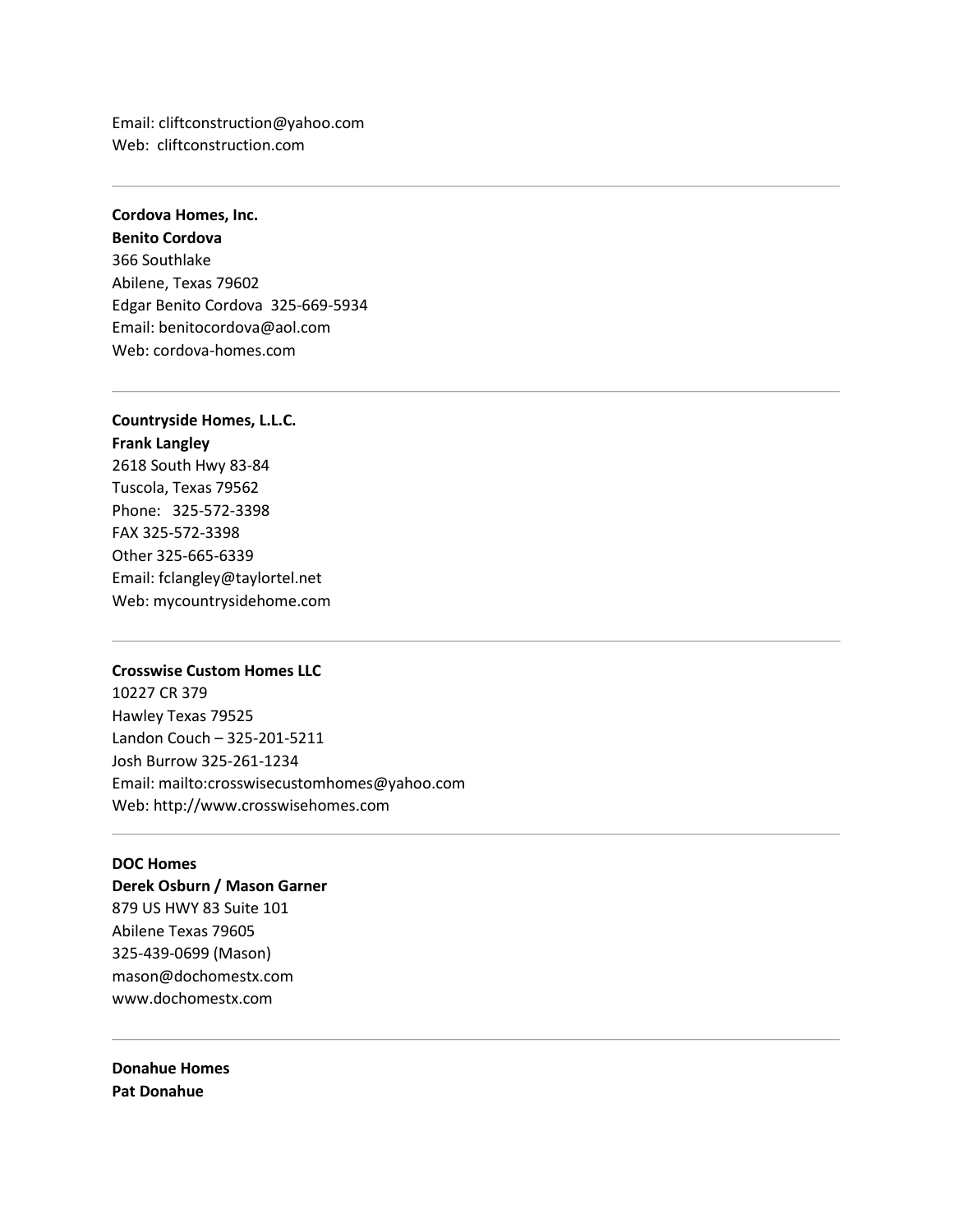718 Ballinger Abilene, Texas 79605 Phone: 325-370-1105 Email: [pdonahue860@gmail.com](mailto:pdonahue860@gmail.com) Web: [www.patdonahueenterprises.com](http://www.patdonahueenterprises.com/)

#### **Don Estes Construction**

**Don Estes** 3938 S. 20th Street Abilene, Texas 79605 Phone: 325-668-2140 FAX 325-793-1405 Email: [bigdonestes@hotmail.com](mailto:bigdonestes@hotmail.com)

## **Dyln Properties, LLC**

**Josh Herman** 3226 Woodhollow Circle Abilene, TX 79606 Phone: 325-260-5293 Email: [Josh@dlynproperties.com](mailto:Josh@dlynproperties.com) Website[: www.DylnProperties.com](http://www.dylnproperties.com/)

## **Elegancia Homes, L.L.C.**

**JC Cruz** 126 Hidden Valley Drive Abilene, Texas 79603 Phone: 325-260-1385 Email: [info@eleganciahomes.com](mailto:info@eleganciahomes.com) Web[: eleganciahomes.com](http://www.eleganciahomes.com/)

#### **Faulkner Construction**

**Don Faulkner** 260 Cherry Street 4849 Annette Abilene, Texas 79606 Phone: 325-673-8171 FAX 325-673-8137 Email: [DFCAbilene@att.net](mailto:DFCAbilene@att.net)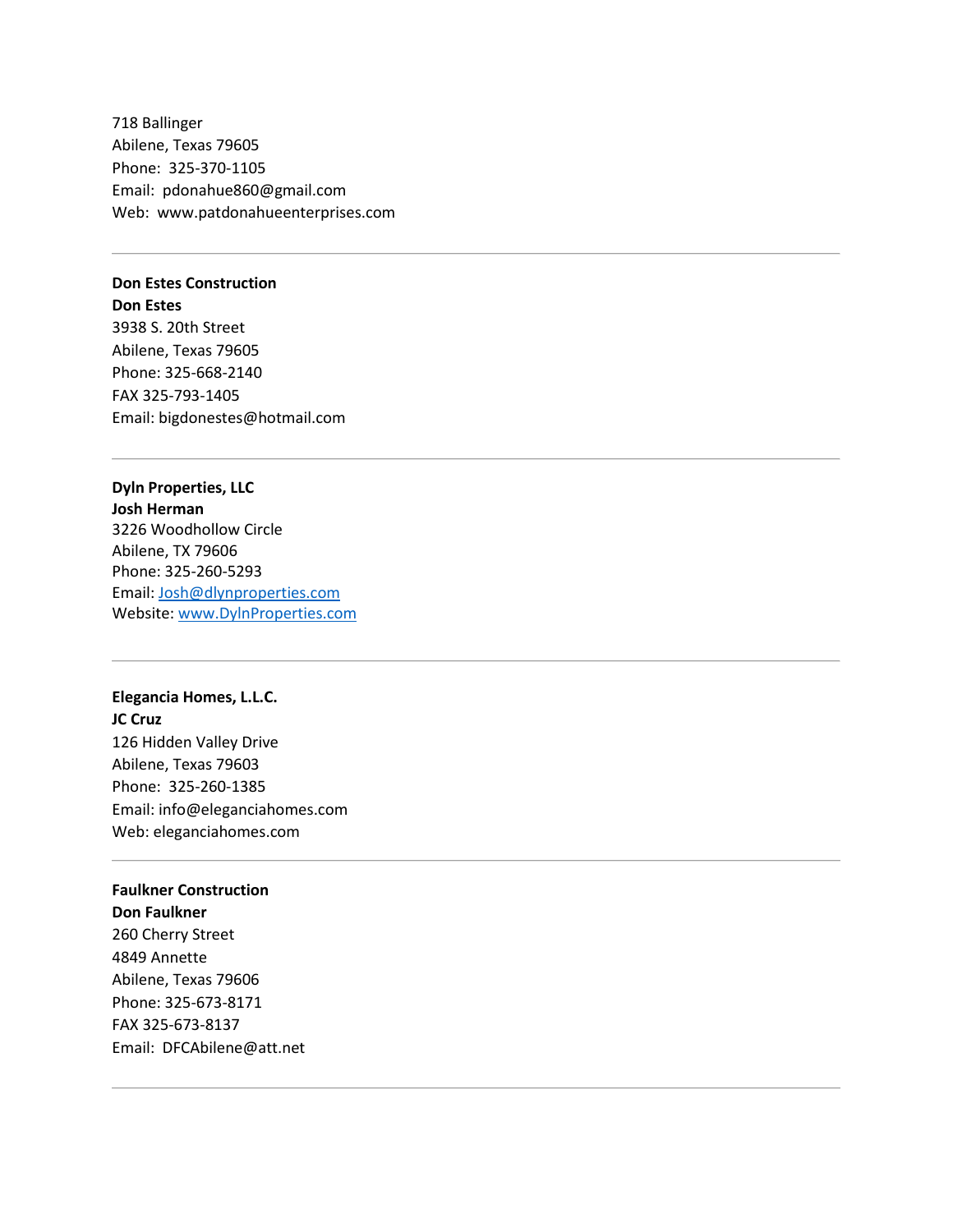**Five Score, Inc. Don Whitehead** #2 Turnberry Abilene, Texas 79606 Phone: 325-690-0021 Cell 325-201-2964 FAX 325-690-6462 Email: [don@fivescorecustomhomes.com](mailto:don@fivescorecustomhomes.com) Web[: FiveScoreCustomHomes.com](http://www.fivescorecustomhomes.com/)

**Flying V Homes, L.L.C. Sam Wallace** 189 Sundance Road Abilene, Texas 79602 Phone: 325-201-3530 Email: [samskibum40@yahoo.com](mailto:samskibum40@yahoo.com)

# **Fogle, Ron Construction, L.P. Ron Fogle** 1466 Woodland Trail

Abilene, Texas 79605 Phone: 325-437-5506 Cell: 325-829-6456 Email: [ron@ronfogleconstruction.com](mailto:ron@ronfogleconstruction.com) Web[: ronfogleconstruction.com](http://www.ronfogleconstruction.com/)

# **Gates Quality Homes Ed Gates**

Phone: 325-692-6821 FAX 325-692-6821

341 Miss Ellie Lane Abilene, Texas 79602 Phone: 325-669-3365 (Ed Gates) Justin Gates 325-669-6038 Email: [gatesqualityhomes@yahoo.com](mailto:gatesqualityhomes@yahoo.com)

**Harendt, Tommie Construction, Inc. Tommie Harendt** 205 Miller Lane Abilene, Texas 79602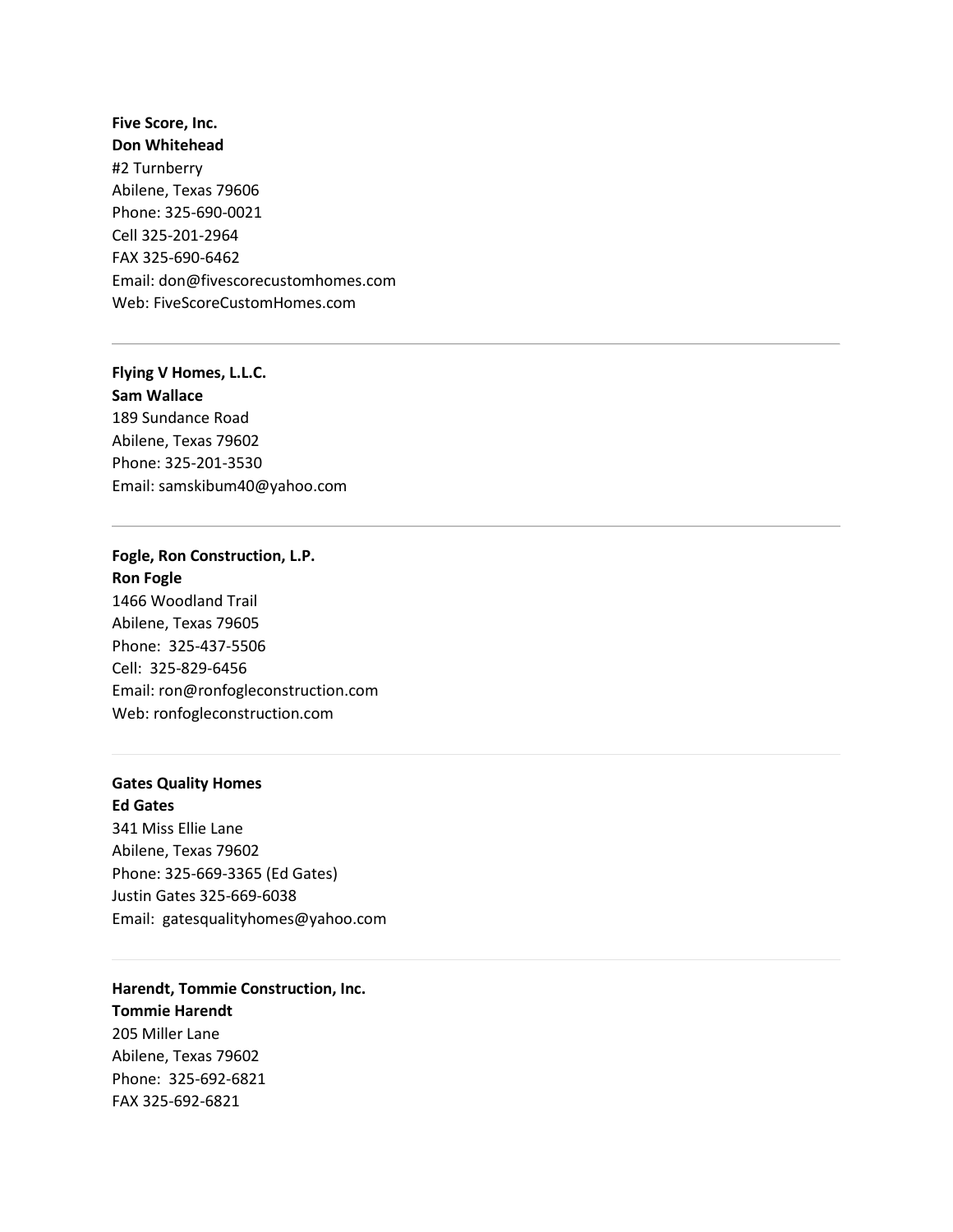Cell 325-669-9678 Email: [tharendtconstruction@yahoo.com](mailto:tharendtconstruction@yahoo.com)

**HMI Builders Joel Morris** 4101 Sayles Blvd. Abilene, TX 79605 Phone: 325-665-5534 Email: [Joel@JEmorris.net](mailto:Joel@JEmorris.net)

# **Homes by Design**

**Jon Loudermilk** 7117 McLeod Abilene, Texas 79602 Office: 325-794-8787 Cell: 972-838-0765 Email: [jon@hbdcustomhomes.com](mailto:jon@hbdcustomhomes.com) Web: [www.hbdcustomhomes.com](http://www.hbdcustomhomes.com/)

## **Horn, Mark Enterprises, Inc. Mark Horn** P.O. Box 2556

Abilene, Texas 79604 Phone 325-673-7736 FAX 325-676-0083 Email: [MHE@wtconnect.com](mailto:MHE@wtconnect.com)

#### **Johnston, Troy Construction, L.L.C.**

**Troy Johnston** 357 CR 337 Tuscola, Texas 79562-3929 Troy Johnston 325-668-4832 FAX 325-795-1702 Email: [johnstonhomes@yahoo.com](mailto:johnstonhomes@yahoo.com)  Web[: troyjohnstonconstruction.com](http://www.troyjohnstonconstruction.com/)

**Jon McDonald Custom Homes Jon McDonald** 3926 S. Treadaway Blvd.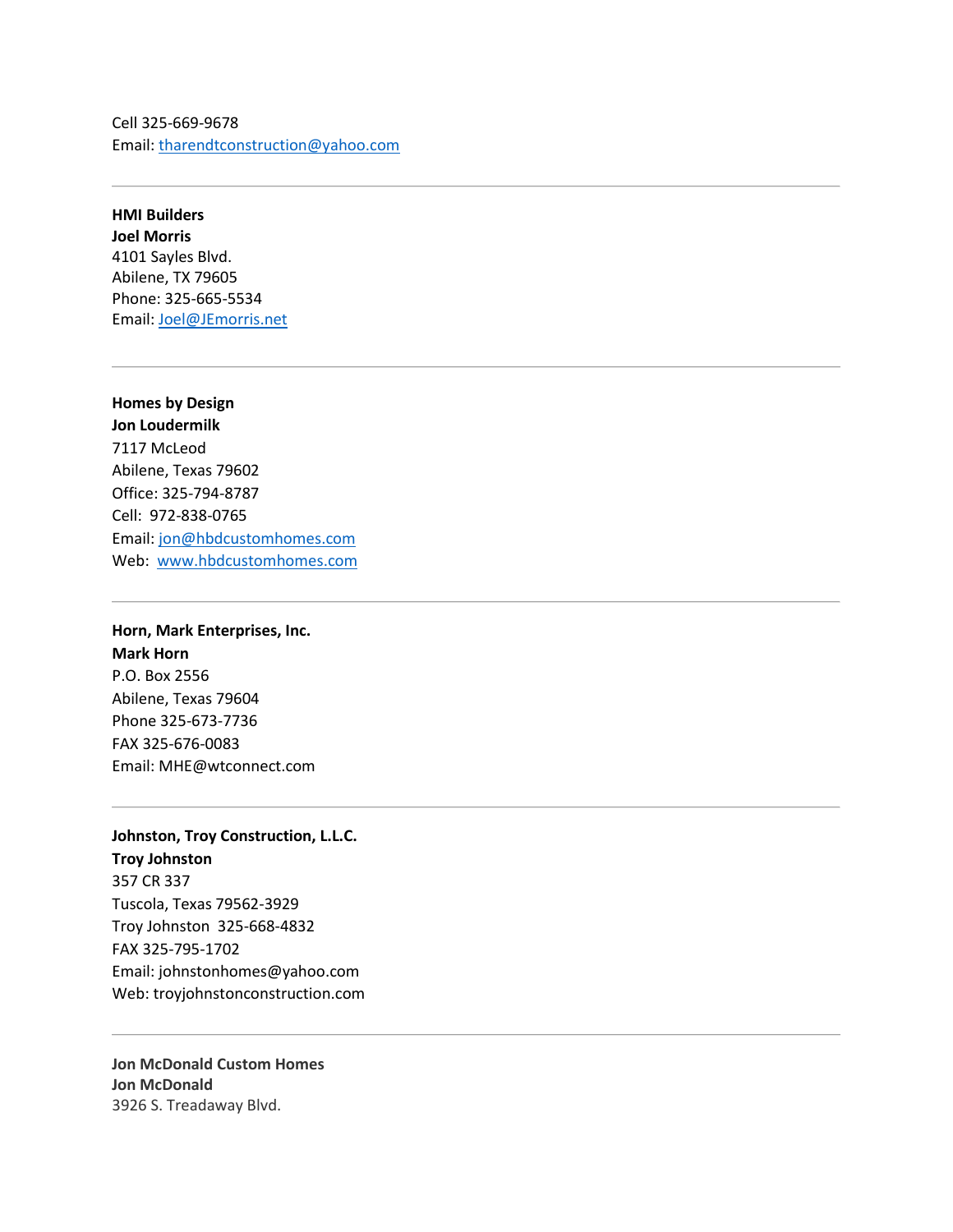Abilene, TX 79602 Phone: 325-668-1075 Email: [jmacbuilder@gmail.com](mailto:jmacbuilder@gmail.com)

# **KoKomo Construction, L.L.C.**

**Neal Weaver** 1050 CR 357 Carbon, Texas 76435 Phone: 254-639-2677 Cell 254-433-3515 Email: [kokomocustomhomes@gmail.com](mailto:kokomocustomhomes@gmail.com) Web: [kokomocustomhomes.com](http://www.kokomocustomhomes.com/)

## **Kyle Paul Construction, LLC Kyle Paul**

3409 S 14th Street Suite 204 Abilene, TX 79605 Office 325-513-2345 Cell 325-260-6935 Email: [kyle@kylepaulconstruction.com](mailto:kyle@kylepaulconstruction.com) Web[: kylepaulconstruction.com](http://kylepaulconstruction.com/)

### **Lance Johnson Construction**

**Lance Johnson** 137 Oak St. Abilene, TX 79602 Phone: 325-665-6173 Email: [lance@lancejconstruction.com](mailto:lance@lancejconstruction.com)

**Lantrip's Custom Homes, Inc. Gene Lantrip** 298 Edgecliff Court Abilene, Texas 79606 Gene Lantrip 325-673-1615 FAX 325-672-1295 Cell 668-8071 Email: [genelantrip@hotmail.com](mailto:genelantrip@hotmail.com) Web[: lantripscustomhomes.com](http://www.lantripscustomhomes.com/)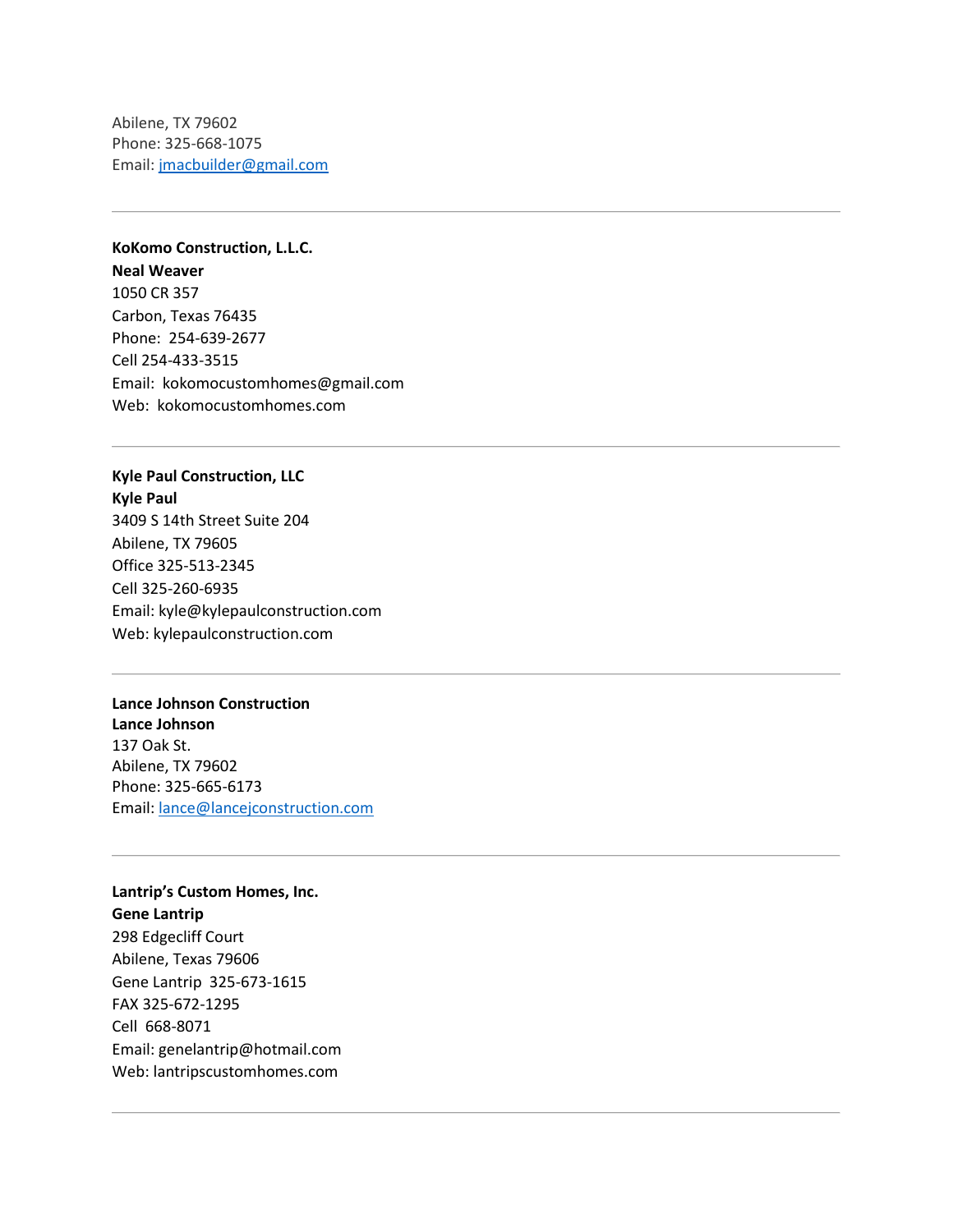# **Lantrip's Custom Homes, Inc. Kristie McBrayer** 298 Edgecliff Court Abilene, Texas 79606 Phone: 325-673-1615 FAX 325-672-1295 Cell 325-669-8093 Email: [kristie.lantrip@gmail.com](mailto:kristie.lantrip@gmail.com) Web[: lantripscustomhomes.com](http://www.lantripscustomhomes.com/)

#### **Lantrip's Custom Homes, Inc.**

**Jeremy McBrayer** 298 Edgecliff Court Abilene, Texas 79606 Jeremy McBrayer 325-673-1615 FAX 325-672-1295 Cell 432-466-3368 Email: [jeremy@lantripch.com](mailto:jeremy.mcbrayer@gmail.com) Web[: lantripscustomhomes.com](http://www.lantripscustomhomes.com/)

#### **Lawson Homes**

**Chuck Lawson** 5025 Canyon Rock Rd. Abilene, TX 79606 Phone: 325-338-4289 Email: lawsonhomes@icloud.com

# **Legend Homes Abilene**

**Jesse Evans** [1829 Industrial Blvd.](https://maps.google.com/?q=1829+Industrial+Blvd.+Abilene+Texas+79602+325&entry=gmail&source=g) [Abilene Texas 79602](https://maps.google.com/?q=1829+Industrial+Blvd.+Abilene+Texas+79602+325&entry=gmail&source=g) Phone: [325-](https://maps.google.com/?q=1829+Industrial+Blvd.+Abilene+Texas+79602+325&entry=gmail&source=g)260-8282 [jtlegendhomes@yahoo.com](mailto:jtlegendhomes@yahoo.com) [www.legendhomesabilene.com](http://www.legendhomesabilene.com/)

#### **Lemond Companies**

**Greg Lemond** 46 Hoylake Dr. Abilene, TX 79606 Phone: 325-669-7898 Fax: 325-795-9092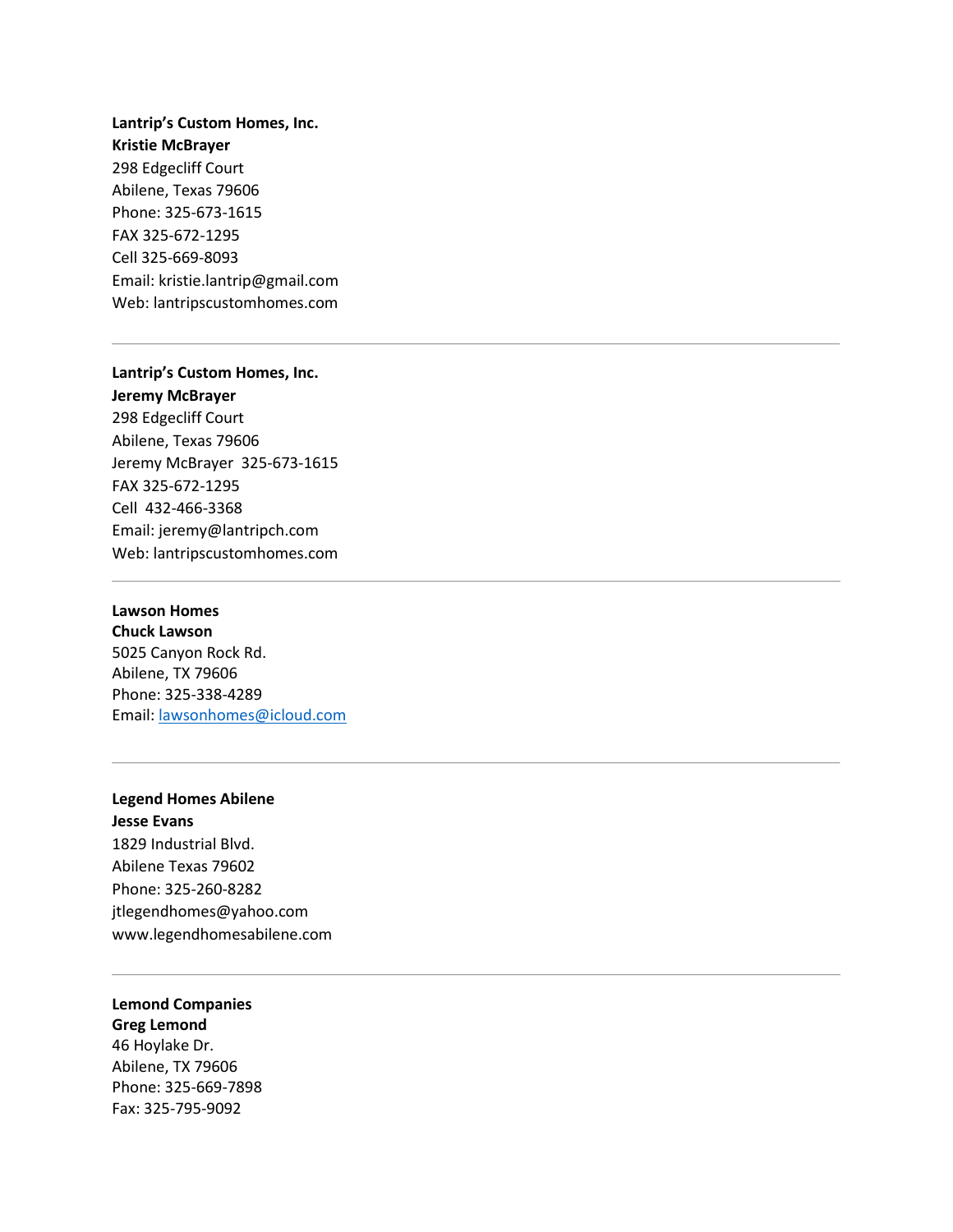**Lone Star Home Builders Tony Held (Owner) Steve Jackson (Manager)** 4700 I-20 West Clyde, TX 79510 Phone: 325-660-1310 Email: [Tonyheldjr@yahoo.com](mailto:Tonyheldjr@yahoo.com)

**Loudermilk Homes Jim Loudermilk** 2101 Bunker Hill Dr. Abilene, TX 79601 Phone: 817-408-5180 Email: LoudermilkJim@yahoo.com

# **Lucas Gibbs Homes, L.LC. Lucas Gibbs** 849 Ballinger Street Abilene, Texas 79605 Lucas Gibbs 325-370-1882 Email: [gibbs.lucas@gmail.com](mailto:gibbs.lucas@gmail.com) Web: [lucasgibbshomes.com](http://www.lucasgibbshomes.com/)

#### **Luther, Jeff Construction Jeff Luther**

542 Plum Street Abilene, Texas 79601 Phone: 325-676-8294 FAX 325-676-5801 Email: [jeff@jefflutherconstruction.com](mailto:jeff@jefflutherconstruction.com) Web[: jefflutherconstruction.com](http://www.jefflutherconstruction.com/)

## **McColum Built Homes, Inc. Anthony McColum** P.O. Box 7014 Abilene, Texas 79608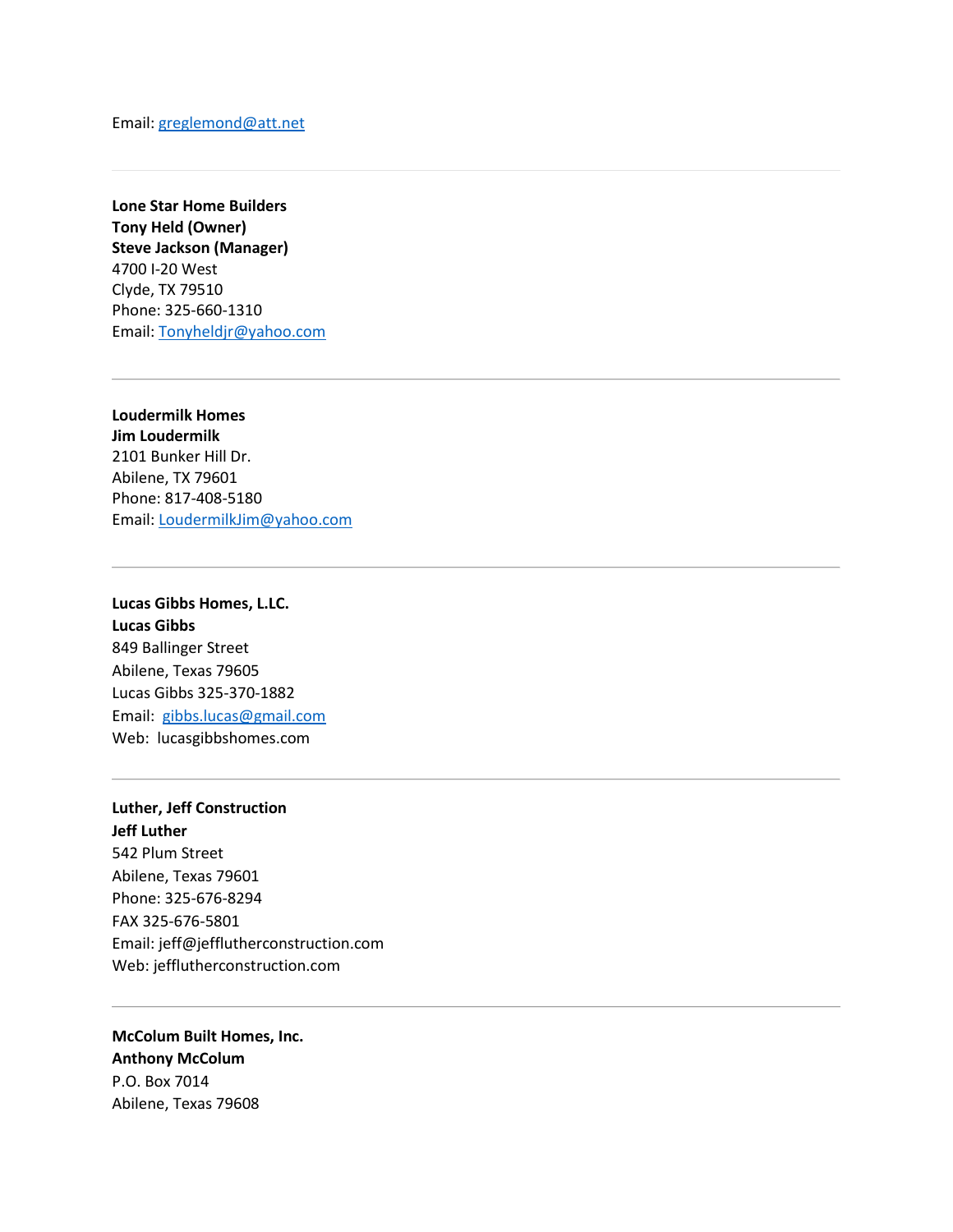Phone: 325-676-3935 Email: [aomccolum@gmail.com](mailto:aomccolum@gmail.com) Web[: mccolumbuilthomesinc.com](http://www.mccolumbuilthomesinc.com/)

### **McLean Homes**

**Mike McLean** 104 Glen Abbey Abilene, Texas 79606 Phone: 325-691-1783 Cell 325-725-3319 Email: [mike@mikemcleanhomes.com](mailto:mike@mikemcleanhomes.com) Web[: mikemcleanhomes.com](http://mikemcleanhomes.com/)

### **Mike Ward Custom Homes Mike Ward**

4466 Iberis Road Abilene, Texas 79606 Mike Ward 325-698-8983 FAX 325-795-0506 Cell 325-669-4040 E-Mail: [mward@integrity.com](mailto:mward@integrity.com) Web[: mikewardcustom-homes.com](http://www.mikewardcustom-homes.com/)

#### **Miller Custom Homes**

**Rex Miller** 4817 Hill Street Abilene, Texas 79602 Rex Miller 325-232-7972 Fax 325-232-7974 Cell 325-668-9299 Kathy Miller 325- 668-9399 Email: <mailto:mchabilene@gmail.com> Web[: millercustomhomes.com](http://www.millercustomhomes.com/)

# **Moore Property Group Alex Moore**

2702 Industrial Blvd. Abilene, TX 79605 Phone: 325-437-1010 Fax: 325-695-1922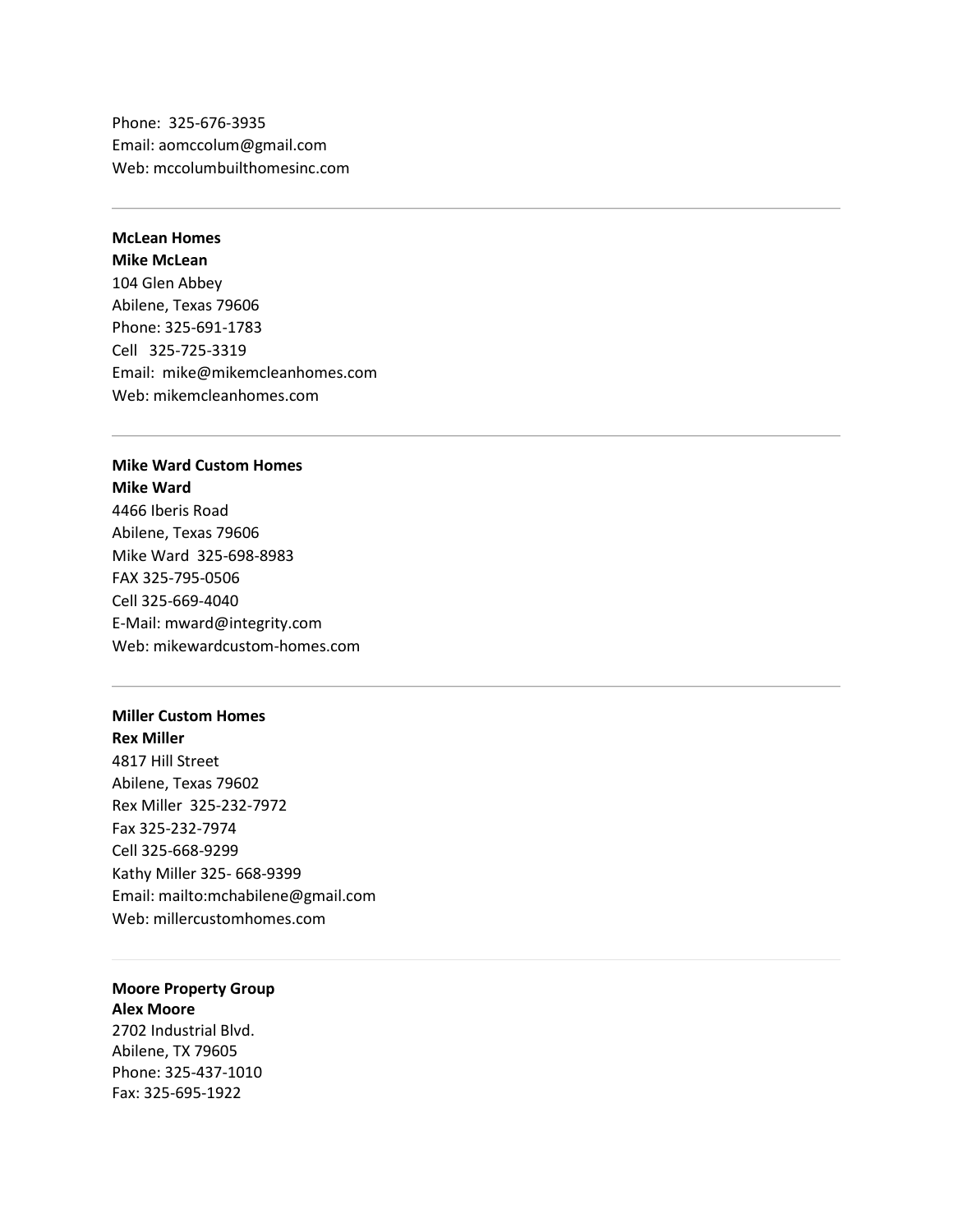Web[: www.moorepropertygroup.com](http://www.moorepropertygroup.com/) Email: [alexandermoore325@gmail.com](mailto:alexandermoore325@gmail.com)

**Morrison Consultants Dale Morrison** 209 CR 127 Tuscola, Texas 79562 Dale & Nancy Morrison 325-698-4179 Cell 325-668-1818 Email: [morrison377@gmail.com](mailto:morrison377@gmail.com)

**My Countryside Homes, L.L.C. Graham Langley** 2618 HWY 83 Tuscola, Texas 79562 Phone 325-370-1848 Email: [landfilllangley@yahoo.com](mailto:landfilllangley@yahoo.com) Web: [mycountrysidehome.com](http://www.mycountrysidehome.com/)

## **Olson, Scott Homes, Inc. Scott Olson**

4601 Buffalo Gap Rd, #B2 Abilene, Texas 79606 Phone: 325-698-2446 FAX 325-695-7392 Cell 325-665-0075 Email: [olsonhomes@att.net](mailto:olsonhomes@att.net)

**Platinum Builders Trevor Casey** 6382 Buffalo Gap Rd., Unit B Abilene, TX 79606 Phone: 325-669-8460 Email: [platinumbuilders14@yahoo.com](mailto:platinumbuilders14@yahoo.com) Website[: www.abileneplatinumbuilders.com](http://www.abileneplatinumbuilders.com/)

**Ratliff Homes Stehl Ratliff / Jay Clark**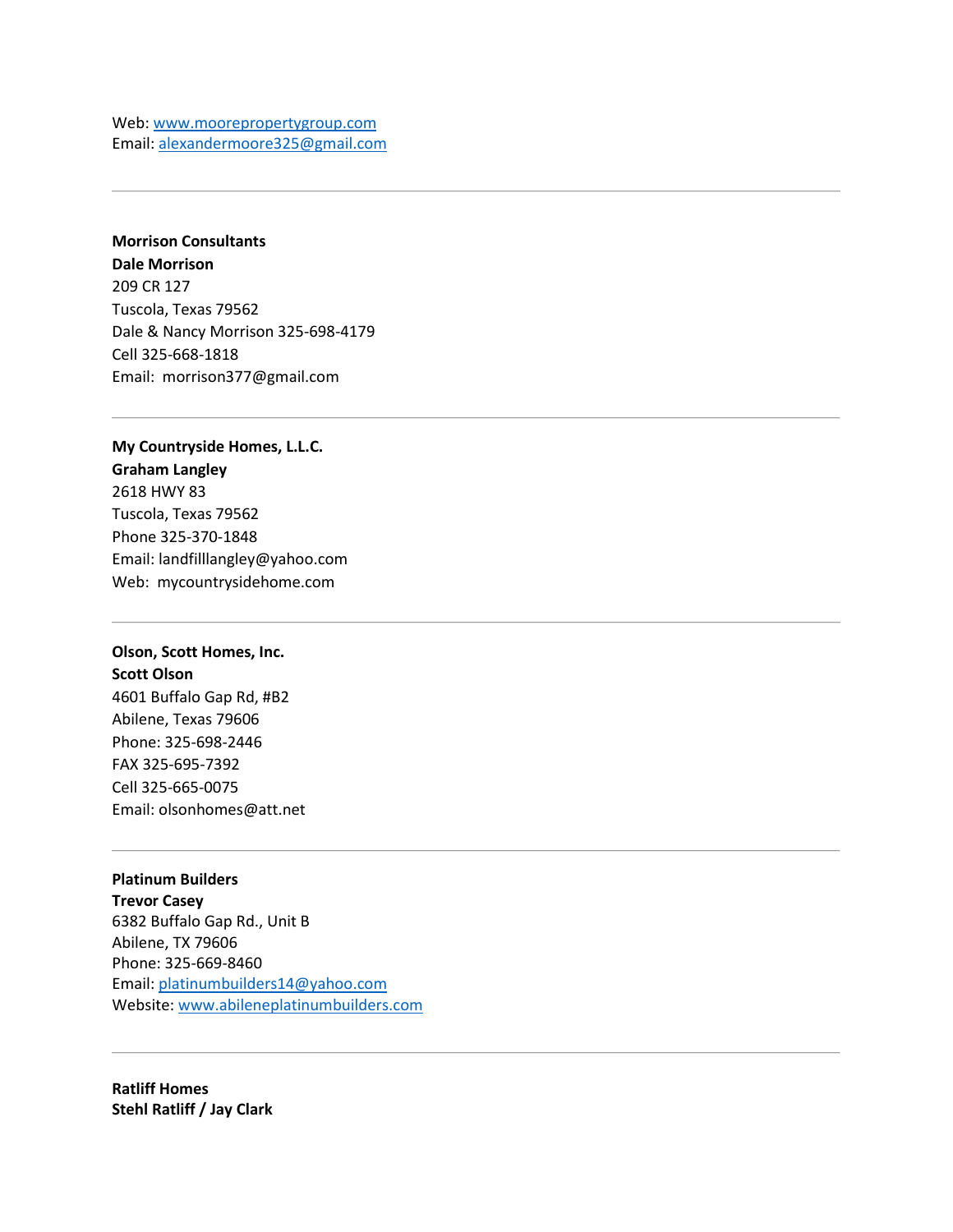108 Lori Lane Brownwood Texas 76801 Stehl: 325-200-5277 / Jay Clark: 325-669-4808 Email: [ratliffhomes@yahoo.com](mailto:ratliffhomes@yahoo.com)

**Red Oak Custom Builders Inc. D'Lynn Lee** P.O. Box 434 Merkel, TX 79536 Phone: 325-928-5663 Email: [dlynn@redoakroofing.com](mailto:dlynn@redoakroofing.com)

**Remarkable Homes, L.L.C. Rick Failor** 125 Silverado Circle Tuscola, Texas 79562 Phone: 325-370-4893 Email: [thefailors@gmail.com](mailto:thefailors@gmail.com)

## **Sivley Construction Company, Inc. David Sivley** P.O. Box 5193 2001 Industrial Blvd Abilene, Texas 79608 Phone: 325-692-1056

FAX 325-698-3621 Email: [dsivley@abitx.net](mailto:dsivley@abitx.net)

#### **Skytop Homes**

**Gerry McDowell** [239 Locust](https://maps.google.com/?q=239+Locust+Abilene+Texas+79601+325&entry=gmail&source=g) [Abilene Texas 79601](https://maps.google.com/?q=239+Locust+Abilene+Texas+79601+325&entry=gmail&source=g) [325-](https://maps.google.com/?q=239+Locust+Abilene+Texas+79601+325&entry=gmail&source=g)455-8228 / 325-668-9325 [Gerry.mcdowell@yahoo.com](mailto:Gerry.mcdowell@yahoo.com) [www.skytophomestx.com](http://www.skytophomestx.com/)

**Southwest C & R, LLC Jessy Horton** 2442 N. 1st Street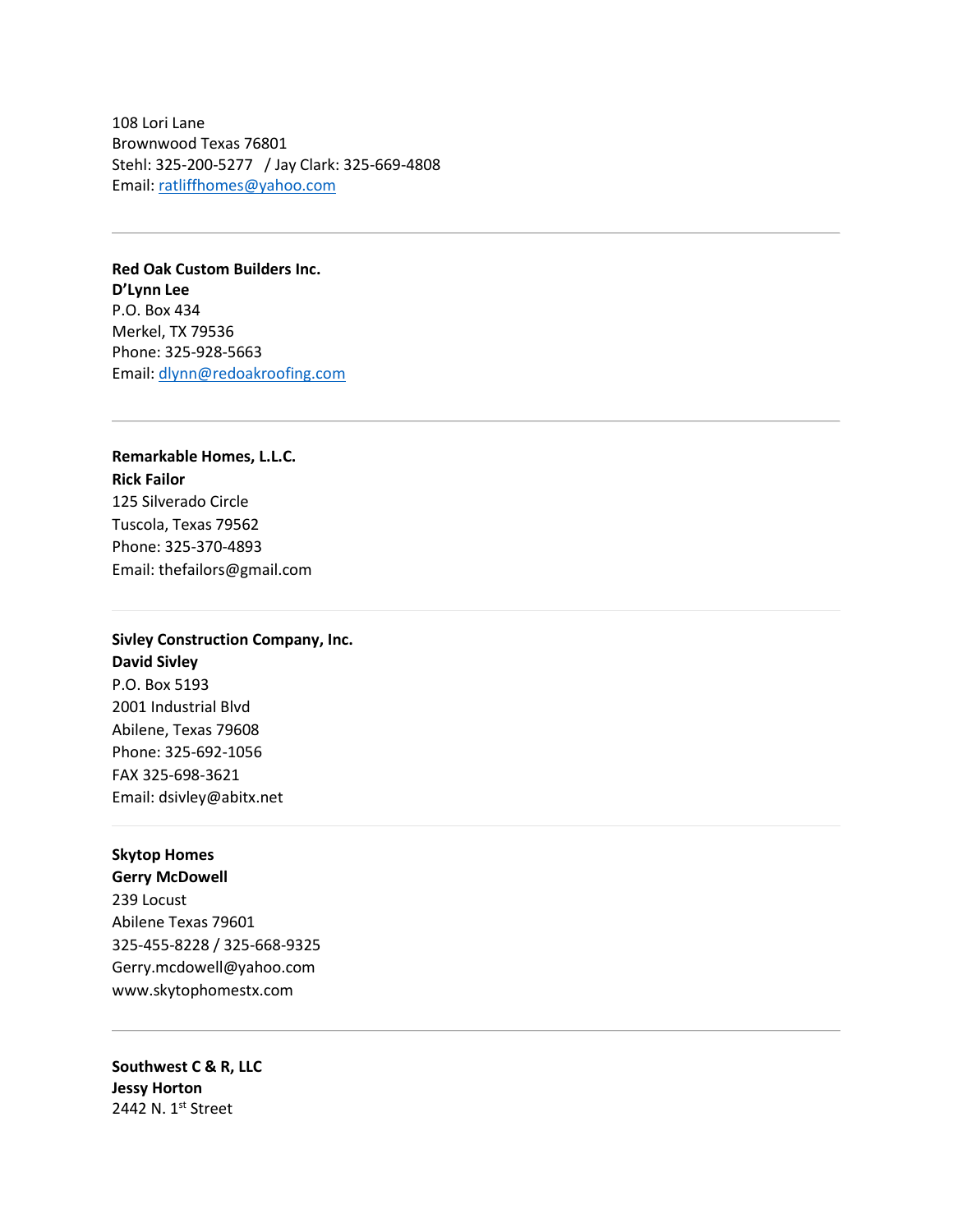Abilene, TX 79603 Phone: 325-518-1656 Email: [southwestconstruction@hotmail.com](mailto:southwestconstruction@hotmail.com)

**Stockard Construction, Inc. Perry Stockard** 441 Lone Star Drive Abilene, Texas 79602 Phone: 325-695-7288 FAX 325-695-7289 Cell 325-665-4444 Email: [perry@stockardinvestments.com](mailto:perry@stockardinvestments.com)

### **Stockard Homes Wes Stockard**

441 Lone Star Drive Abilene, Texas 79602 Phone: 325-695-7288 FAX: 325-695-7289 Cell: 325-669-2463 Email: [wes@stockardhomes.com](mailto:wes@stockardhomes.com) Web: [stockardhomes.com](http://www.stockardhomes.com/)

## **T & D Homes, LLC Kevin Tutt & Michael Daggs** Cell: 325-660-7411 (Mike) / 325-665-1122 (Kevin)

233 Cedar Creek Ranch Trail Tuscola, TX 79562 Email: [ktutt@taylortell.net](mailto:ktutt@taylortell.net)

# **T. Johnson Homes, L.L.C. Travis Johnson** 625 Creek Side Drive Abilene, Texas 79602 Phone: 325-514-8568 Email: [traviswjohnson@hotmail.com](mailto:traviswjohnson@hotmail.com) Web: [tjohnsonhomes.com](http://www.tjohnsonhomes.com/)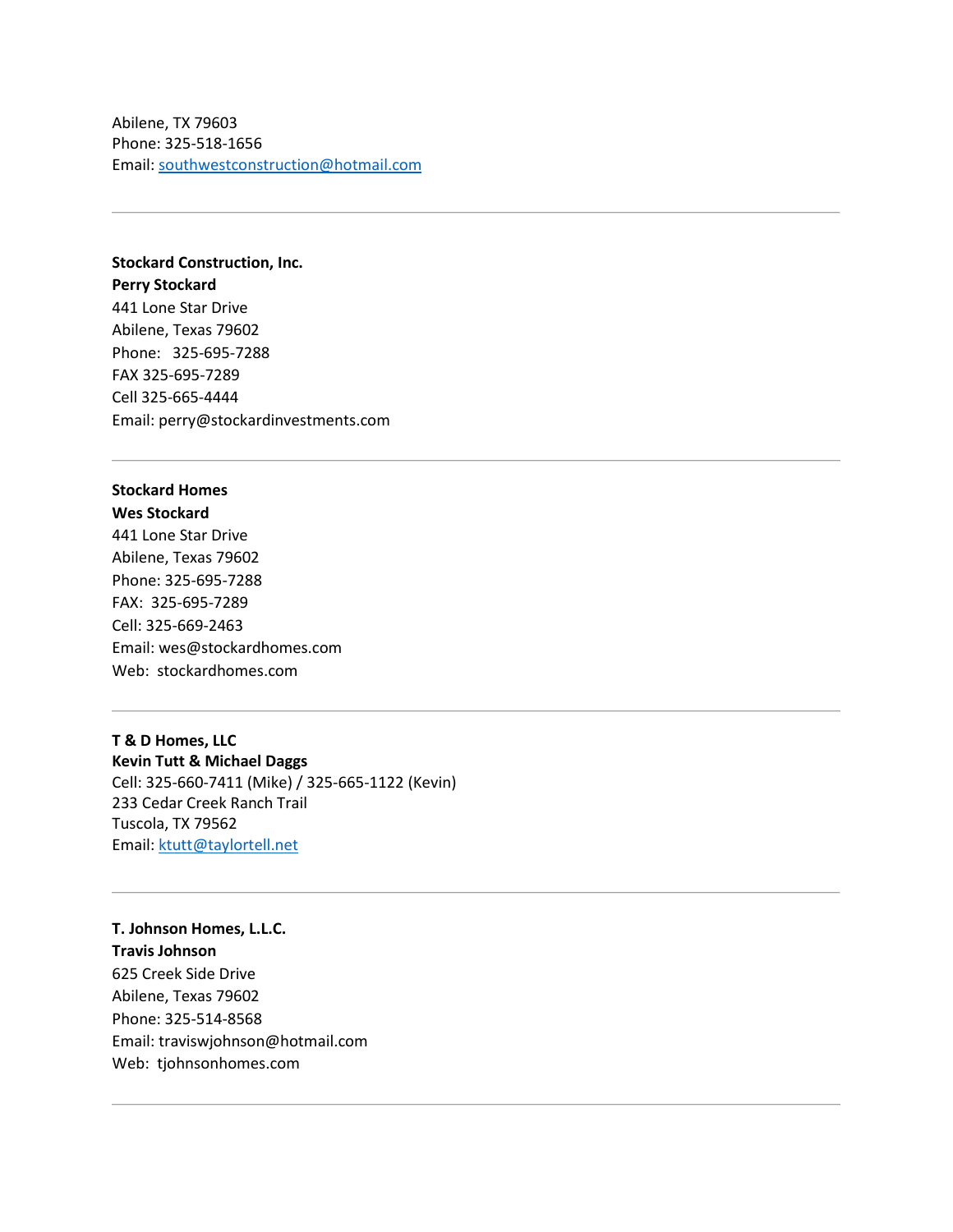**Taylor County Construction and Remodeling John Vaughn** 1001 Ben Richey Abilene, Texas 79602 Phone: 325-704-2578 Cell: 325-829-9962 Email: [taylorcountyconstruction@gmail.com](mailto:taylorcountyconstruction@gmail.com) Web: [taylorcountyconstruction.com](http://www.taylorcountyconstruction.com/)

#### **TM Cornerstone Custom Homes**

**Matt Loudermilk & Tim Ellis** PO Box 3439 Abilene, Texas 79604 FAX 325-232-7133 Matt Loudermilk 325-660-1296 Tim Ellis 325-370-9960 Email: [cornerstoneabilene@yahoo.com](mailto:cornerstoneabilene@yahoo.com) Web[: cornerstonebuilthomes.com](http://www.cornerstonebuilthomes.com/)

### **Tutt Custom Homes, L.L.C. Cleve Tutt**

180 Ellinger Ranch Road Tuscola, Texas 79562 Phone: 325-660-8098 FAX 325-572-5540 Email: [ctutt@taylortel.net](mailto:ctutt@taylortel.net)

### **Waldrop Properties Aaron Waldrop**

13209 Villa Montana Way Austin, Texas 78732 Phone: 325-665-4348 Email: [aaron@waldrop.bz](mailto:aaron@waldrop.bz)

## **Welcome Home Builders, LLC Robert Howington Jr. / Donna Howington** 2375 FM 586 Bangs, TX 76823